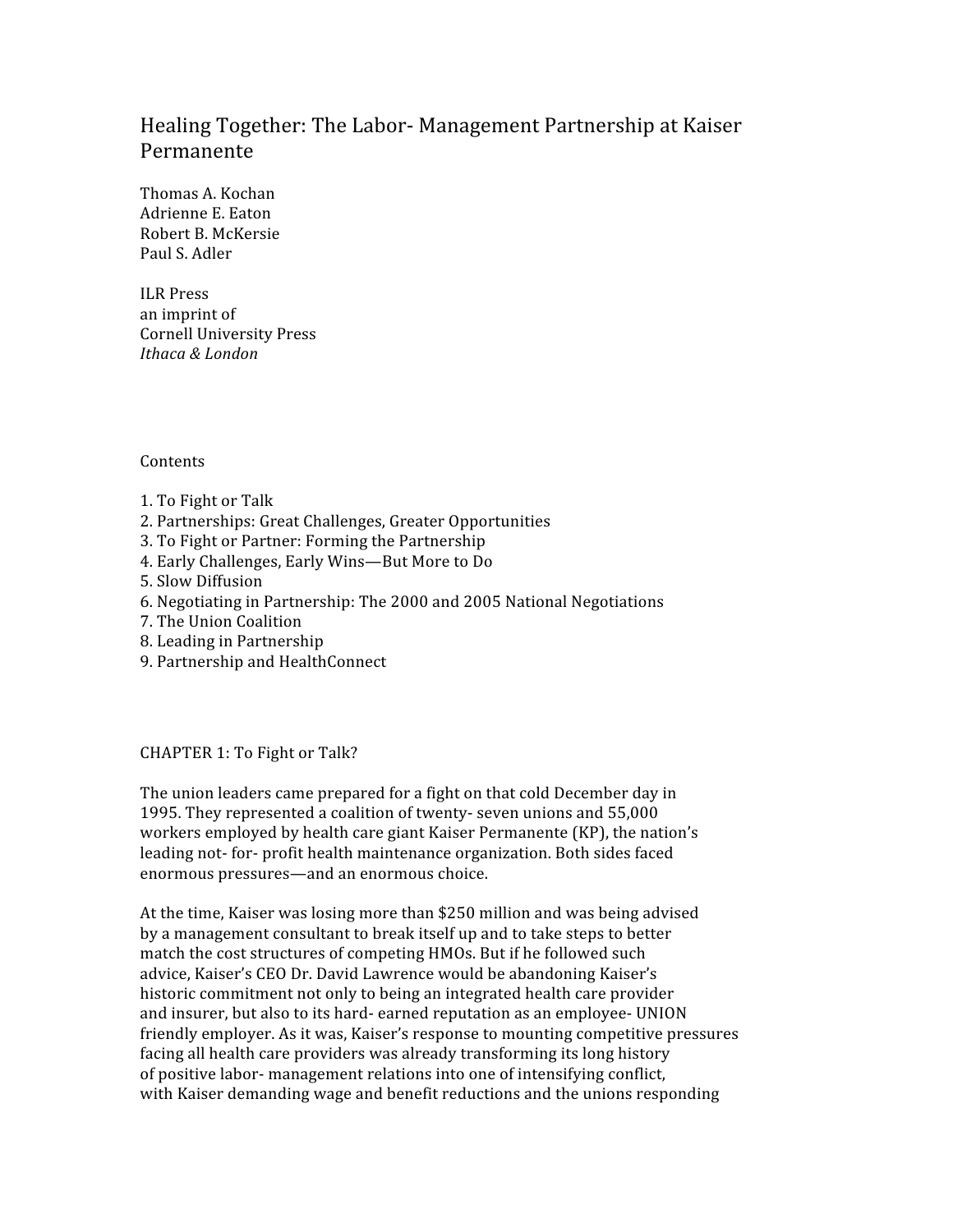## with strikes.

Peter diCicco, who for the next decade was the executive director of the Coalition of Kaiser Permanente Unions, faced similarly high stakes. On the one hand, the twenty‐ seven Kaiser union locals represented in the coalition were increasingly impatient and unhappy. On the other hand, it might not serve either Kaiser employees or the broader labor movement for the coalition to go to war with Kaiser.

In an attempt to find neutral ground to frankly discuss each party's concerns and possible options, John Sweeney, then president of the Ser vice Employees International Union (SEIU) and on his way to becoming president of the American Federation of Labor–Congress of Industrial Organizations (AFL‐ CIO), called on the nation's top mediator, John Calhoun Wells, to arrange and facilitate a top‐ level, off‐ the‐ record meeting. The outcome was that crucial December meeting, which was held deep inside Dallas's sprawling airport.

Led by Sweeney, the labor delegation was set to warn Lawrence and other top Kaiser executives of the consequences of continued hostility and escalating conflict. "We went to that meeting ready to blast Kaiser Permanente for its behavior," said diCicco. "At the top of our list was patient care. That's where the frustration was the greatest among our members." Lawrence clearly recognized the stakes. "It was almost a make‐ or‐ break meeting," he would later recall.

But the labor leaders were in for a surprise. Lawrence opened the meeting with a statement that disarmed them. "He said all the things we were prepared to say," said diCicco. "It was clear that there was almost total alignment of objectives."

Thus began what would become the largest, most complex, ambitious, and broad‐ based labor‐ management partnership in U.S. history. "What I remember thinking about at that meeting was that we've got nothing to lose by being forthcoming about what I believed needed to happen in terms of our relationships . . . [and] the kind of collaboration required to deliver modern medical care in all of its complexity," says Lawrence. "[T]here are no answers to these things; they grow out of the collective effort of teams of people who are working on specific areas of medical care delivery."

This book tells the story of the first ten years of the Kaiser partnership and its implications for two of the greatest challenges facing the nation today: how to at least improve, if not fi , a broken health care system; and how to revive a labor‐ management relationship that has collapsed. The Kaiser partnership informs both issues. As the chapters that follow make clear, the partnership is a living thing, constantly facing threats as well as opportunities. In those early days of 1995, the parties chose to convert threat into opportunity. And as seen in the challenging contract negotiations of August 2008, this pattern of managing to become stronger in the face of even dire economic and other circumstances continues. Details of the 2008 agreement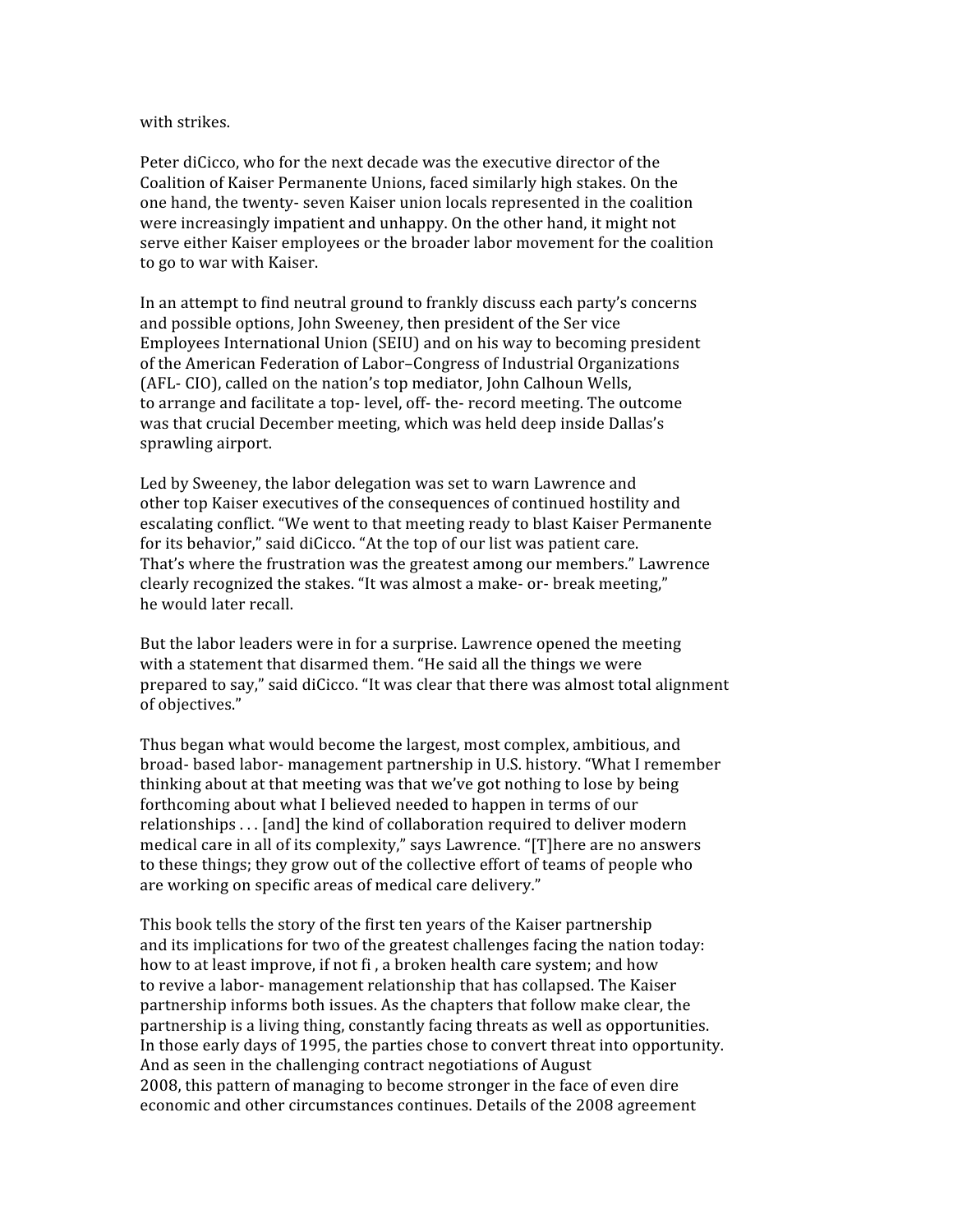are impressive in their own right. They include a wage agreement that keeps workers whole in a period of rising inflation and an innovative Health Retirement Account that allows workers to apply unused, accumulated sick leave at retirement to purchase health insurance benefits. But what is most striking is how the new agreement positions the partnership to move to the next level. It establishes a jointly developed new performance improvement program that strengthens the line of sight between worker efforts on the front line and teams that improve quality and other operational health care outcomes to performance based wage increases. It also creates a high‐ level labor‐ management committee to work on marketing, product development, and other strategic issues needed to attract the new customers needed to secure Kaiser Permanente's future.

In such ways, the partnership has expanded the frontiers of U.S. labor-management relations in health care. It is an important model for how to en gage the workforce and its representatives in joint efforts to improve health care delivery through major organization al reforms and efficiency improvements—and how to do so without imposing the suffering and economic losses, which have afflicted workers in other industries that are also struggling to restructure themselves. Within this context, the partnership story is especially resonant because it has grown within a sector—health care—that can be especially adverse to such collaborative approaches.

At the same time, the lessons of the Kaiser partnership have implications for improvement of health care delivery. It is, after all, impossible to talk about true reform of the health care system without including those who actually deliver and manage health care ser vices. And with health care providers facing major shortages of nurses and other front‐ line workers, finding ways to improve and better manage the health care workplace is more important than ever. The partnership has produced positive and lasting benefits for patient, employee, and health care provider alike.

This is no theoretical story. By 2007, the Kaiser partnership covered more than 90,000 employees. Three path‐ breaking collective bargaining agreements had used state‐ of‐ the‐ art negotiations and problem‐ solving tools to address topics normally beyond the purview of union‐ management relations, such as quality and performance improvement. Policies continue to be set at Kaiser by labor- management forums on a wide variety of issues, from improving work and family balance to responding to incorporating electronic medical records into the care delivery process.

What makes such accomplishments especially noteworthy is their achievement within an industry—health care—where power is so highly decentralized and dispersed among doctors, who defend their autonomy, and across medical care units that have long traditions of tailoring practices to fi t their seemingly unique needs. A labor‐ management partnership would seem to be especially hard to implement and sustain in such a context. Distrust borne out of past conflicts and/or ideological differences does not melt away with the announcement from leaders at the top of management or labor organizations that a partnership has been formed. Doctors, managers,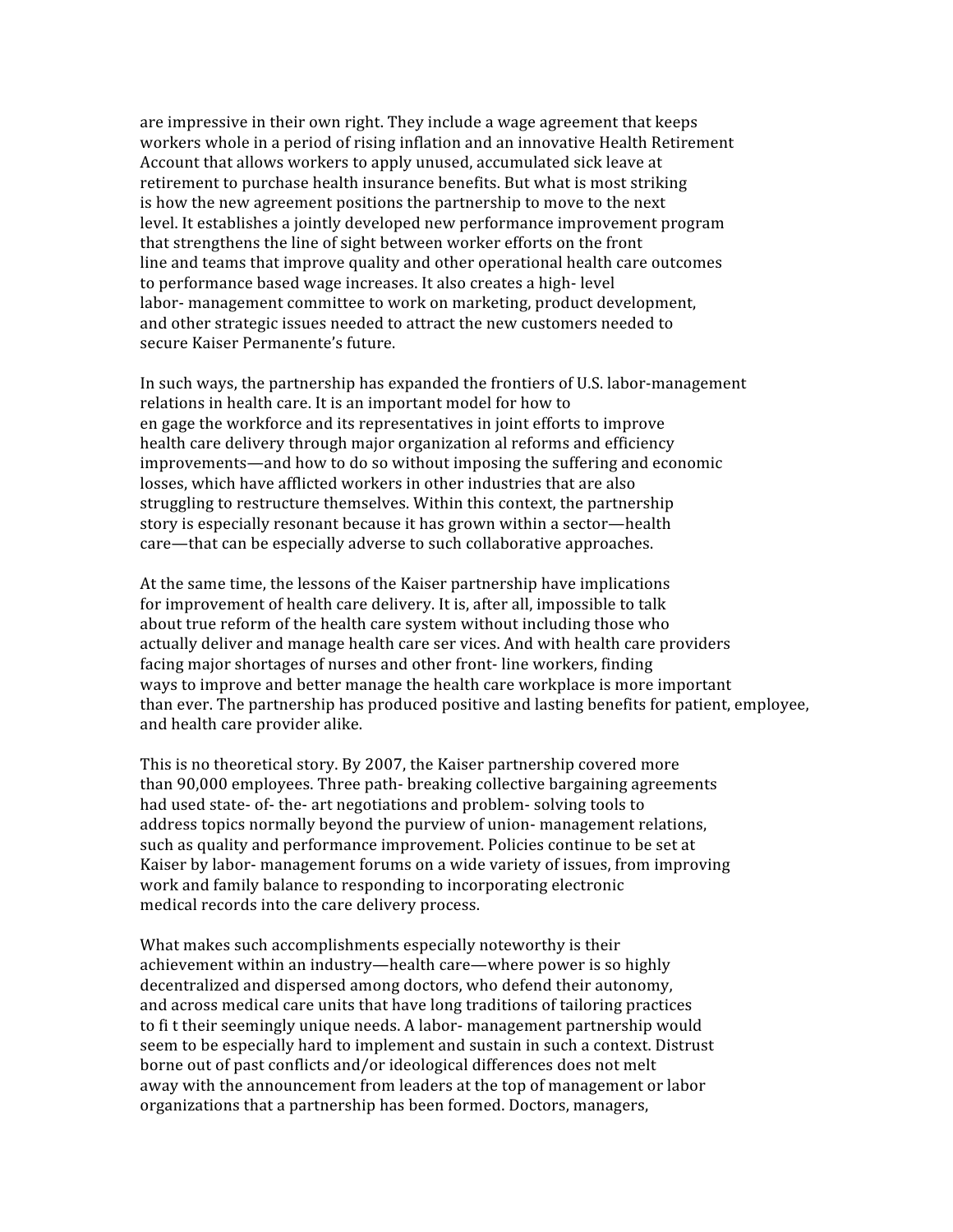nurses, and other employees must first feel the same pressure to change for them to even consider their own true commitment to partnership principles and processes.

The pre‐ partnership relationship between Kaiser and its employee unions reflected such challenges and mutual distrust. Now, more than a decade later, Kaiser Permanente and the union coalition have succeeded in sustaining their partnership, demonstrating that it is not only possible to negotiate path‐ breaking labor agreements in innovative ways, but to work together to implement new medical technologies and team‐ based work systems that health care experts see as central to reducing costs and improving the quality of health care in the United States.

To be clear: We do not present the Kaiser partnership as a panacea for the nation's labor‐ management problems, let alone for its health care crisis. Nor do we suggest it as the best or only way to structure employment relations in health care or other industries. Indeed, as we will discuss, major disagreements exist within the labor movement about the proper role of health care unions and health care employers in meeting the challenges facing the industry. One major union, the California Nurses Association, has refused to join the partnership and is highly critical of it, Kaiser, and the coalition of unions. We are critical of some of the bureaucratic features of the partnership that have slowed progress in improving health care delivery. Partnership efforts such as Kaiser's can indeed be slow, hard, and fragile. Their success can be difficult to mea sure.

All that said, the advantages and limitations of the partnership offer some core lessons that can be applied across sectors and in the design and administration of national labor policy, especially within the health care industry, 80 percent of which remains unorganized. No one is served by a full return to the adversarial traditions of the past, or by the turmoil and pain seen in other sectors that have undergone significant restructuring, such as the airline industry. The Kaiser partnership points to a better way.

This book brings together our collective observations about and experiences with the Kaiser partnership. These go back to early 2001, when head of the union coalition at Kaiser Peter diCicco, lead negotiator and key executive at Kaiser Leslie Margolin, and their lead consultant John Stepp visited MIT to ask whether our group would be interested in conducting an independent study of the then‐ four year old Kaiser Permanente labor‐ management partnership. They approached us because of our prior work on industrial relations, especially on innovations in labor‐ management relations. Although we had heard about the partnership, none of our research team members had any prior involvement in it. Given its importance, we prepared a proposal to which the partnership leaders agreed.

Among other things, we required that consistent with standard MIT research requirements, our team would have full access to the parties and the data available and we would be free to reach our own conclusions and publish our results subject only to review for factual accuracy (not interpretations)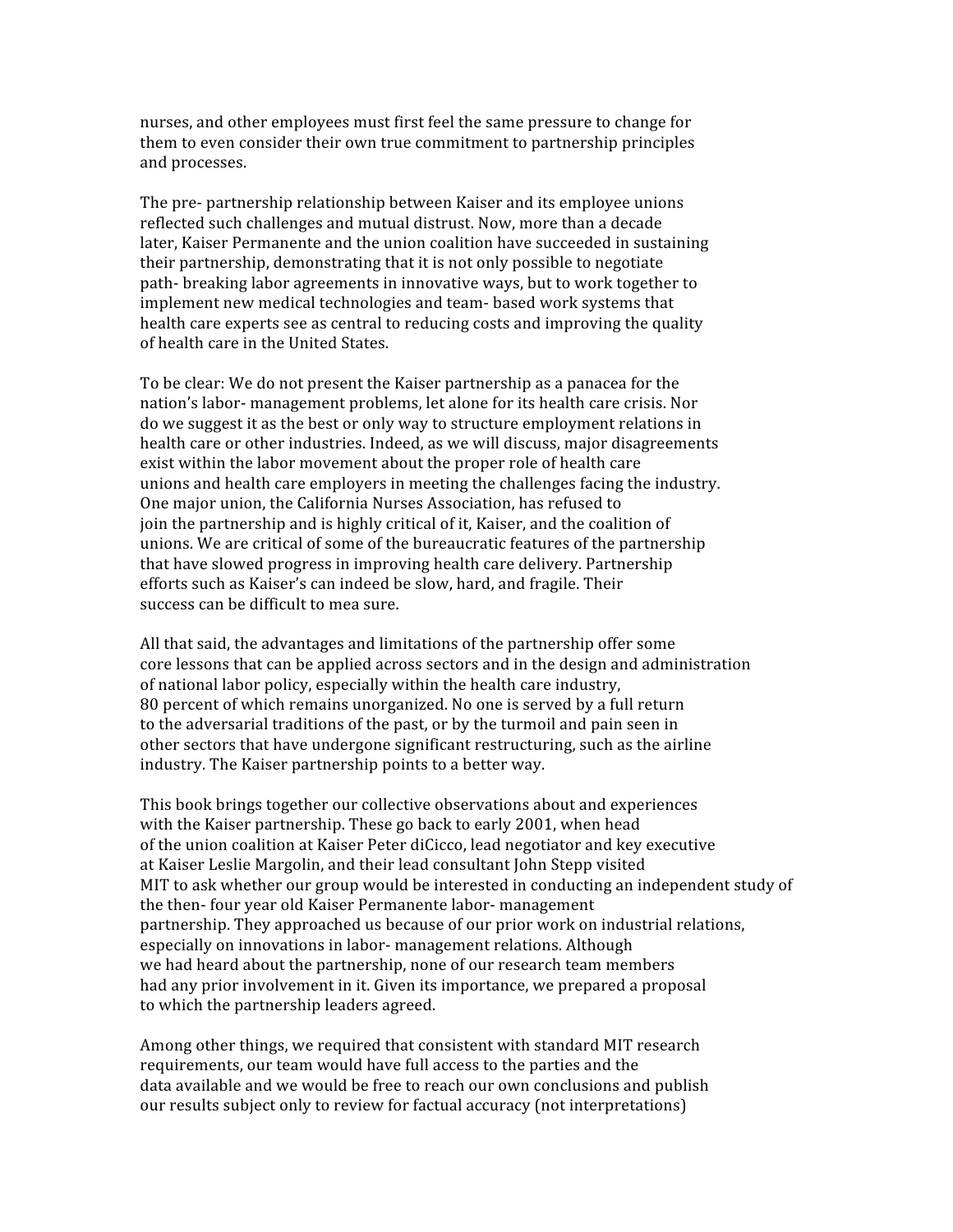and for proprietary information. The project would be supported by the Kaiser Permanente Labor‐ Management Partnership Trust Fund that was set up to administer the partnership. In early 2001, the original research team of Thomas Kochan, Robert McKersie, and Susan Eaton began working on the project.

In the 1980s, Kochan, McKersie, and another colleague—Harry Katz conducted a series of case studies of innovations in labor‐ management relations for the U. S. Department of Labor,1 data from which featured prominently in our 1986 publication, *The Transformation of American Industrial Relations*. In that book we argued that the traditional New Deal system of collective bargaining was undergoing significant changes that were both necessary to its future viability and yet at risk for lack of a supportive public policy. In the 1990s, our group continued to study and be involved in partnerships in the steel, clothing, telecommunications, and other industries. One project was a long‐ term study of the Saturn Corporation, the effort by General Motors and the United Auto Workers that was the most ambitious labor‐ management experiment of its era.

Our role in these projects was similar to the one we proposed for the Kaiser project. We would retain our independence as outside researchers, while providing periodic feedback and recommendations to the parties on how to address challenges they were experiencing as their efforts unfolded. To us, this mixed role of research and engagement was consistent with our team's goal of acting on the conclusions that had emerged from our 1980s research: Labor- management relations needed to change in ways that fostered both expanded worker voice and improved organizational performance. Unless innovations could be sustained, our analysis suggested unions would continue to decline and labor‐ management relations would become more rigid and less effective in meeting the needs of workers, employers, and society in general. This project was thus consistent with our interest in continuing to pursue this line of research and with our goal of fostering innovations and improvement in labor‐ management relations.

To us, the central intellectual question in this project is whether the partnership the parties were building would yield the improved results for workers, unions, Kaiser as an employer, and the members (patients) Kaiser Permanente served.

The project is now in its eighth year. Over time, our research team has both changed and expanded. Less than three years into the project, we lost our close friend and colleague, Susan Eaton, to leukemia. Aside from the enormous personal loss, this left a big void in our team. Fortunately, we had already begun to work with Adrienne Eaton (no relation to Susan) before Susan's death. Adrienne also had a long history of studying the role of unions in labor‐ management partnerships4 and, as a consultant, had been helping the Kaiser union coalition assess the partnership. Adrienne agreed to join our project while continuing her work with the coalition. In 2004, Paul Adler, an organization al sociologist who has worked both on partnerships and on work processes in health care, joined the team to bolster our West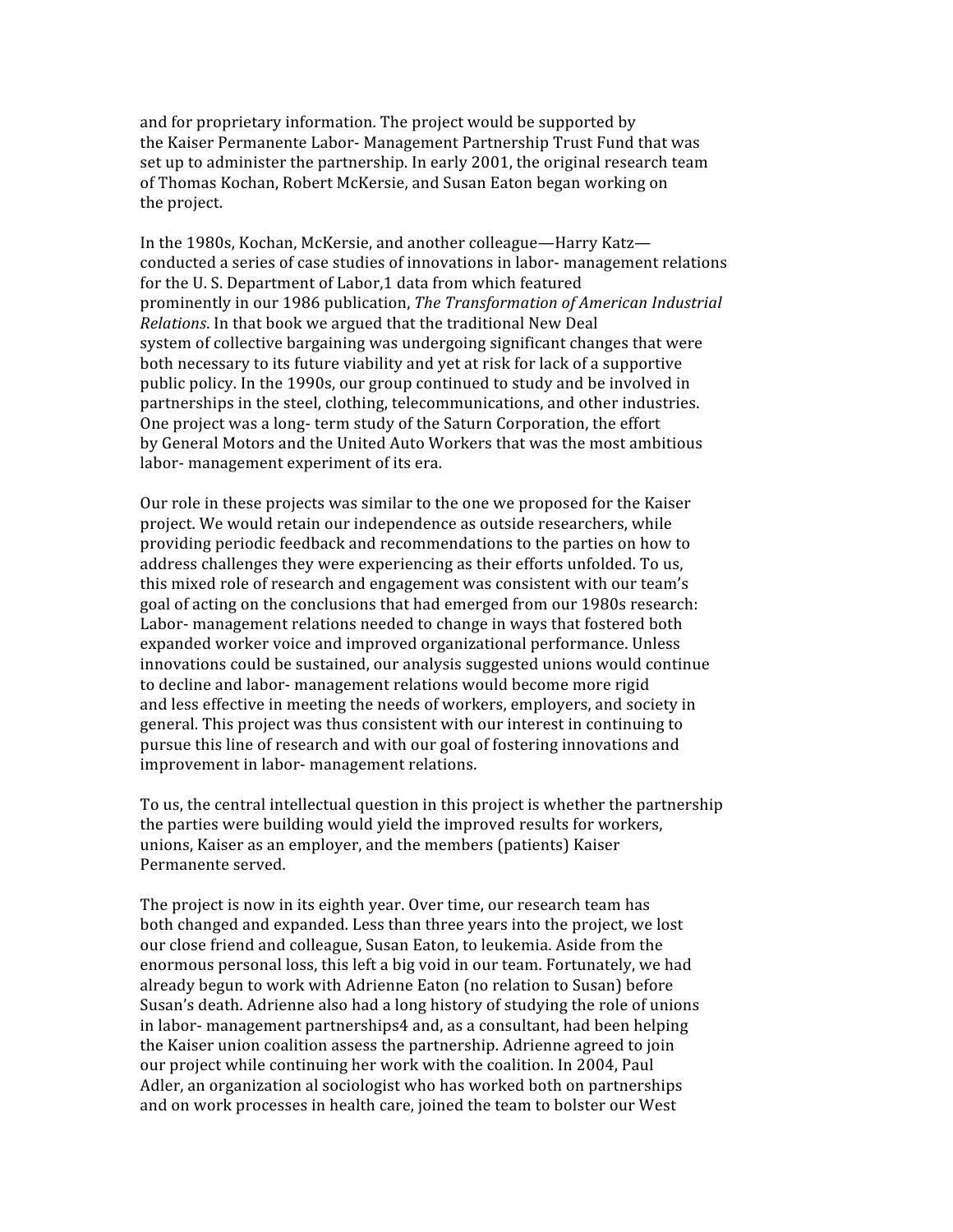Coast presence as we began working on a report on partnership developments between 2002 and 2005.

Our methods of research can best be described as a mix of standard social science research—case studies, surveys, interviews, participant observation, and analysis of documents, reports, presentations—and action research through our feedback to those involved in the partnership pro cesses. We have produced four interim reports on the partnership. Though written largely for the parties themselves, each of these reports was published independently, circulated widely to people in our profession, and posted on the MIT Institute for Work and Employment Research website ( http:// mitsloan .mit .edu/ iwer). We have also published a number of peer‐ reviewed journal articles.

In the following chapters, we detail the people and pivotal events that illustrate both the power of partnership and its precarious, often fragile, nature in the face of often resistant management, labor, and public policy traditions.

We will delve into the leadership styles, governance structures, and organizational changes needed to initiate, sustain, and derive benefits from a labor‐management partnership. By highlighting how these issues were addressed by those involved in the Kaiser partnership, we hope to show that there are ways for labor and management to work together, not in total harmony or under naive notions that conflicts would magically disappear, but by surfacing and addressing issues, challenges, and conflicts as they arise to improve patient care and the lives of those who deliver it.

Chapter 2 reviews the history of health care labor relations, followed by a discussion of how that history has informed and complicated the establishment of labor‐ management partnerships. Chapter 3 presents a profile of Kaiser Permanente. Chapter 4 summarizes the partnership's early years, focusing on some early achievements and challenges that had to be addressed if it was to make it beyond the initial stages. Chapter 5 discusses the struggles associated with diffusing a partnership across an organization as complex and decentralized as Kaiser Permanente.

Chapter 6 provides a description and analysis of one of the signature breakthroughs and achievements of the partnership—the negotiation of two of the largest, most complex, and most innovative collective bargaining agreements in U.S. labor relations history. Chapter 7 reviews the challenge of building and maintaining a co ali tion of the various Kaiser unions, made all the more diffi cult by the 2005 split of the major unions at the national level. Chapter 8 analyzes the partnership at a more personal level, looking at the role of upper‐ and middle‐ level leadership of Kaiser and the unions. Chapters 9 and 10 take up two major initiatives on the front lines of health care delivery—efforts to introduce and expand the use of teams of health care workers to solve problems and improve care and efforts to introduce and expand the use of electronic medical records' technologies. In chapter 11, we assess Kaiser's overall performance as a health care delivery organization and how Kaiser's workforce and unions have fared over the first decade of the partnership's existence.